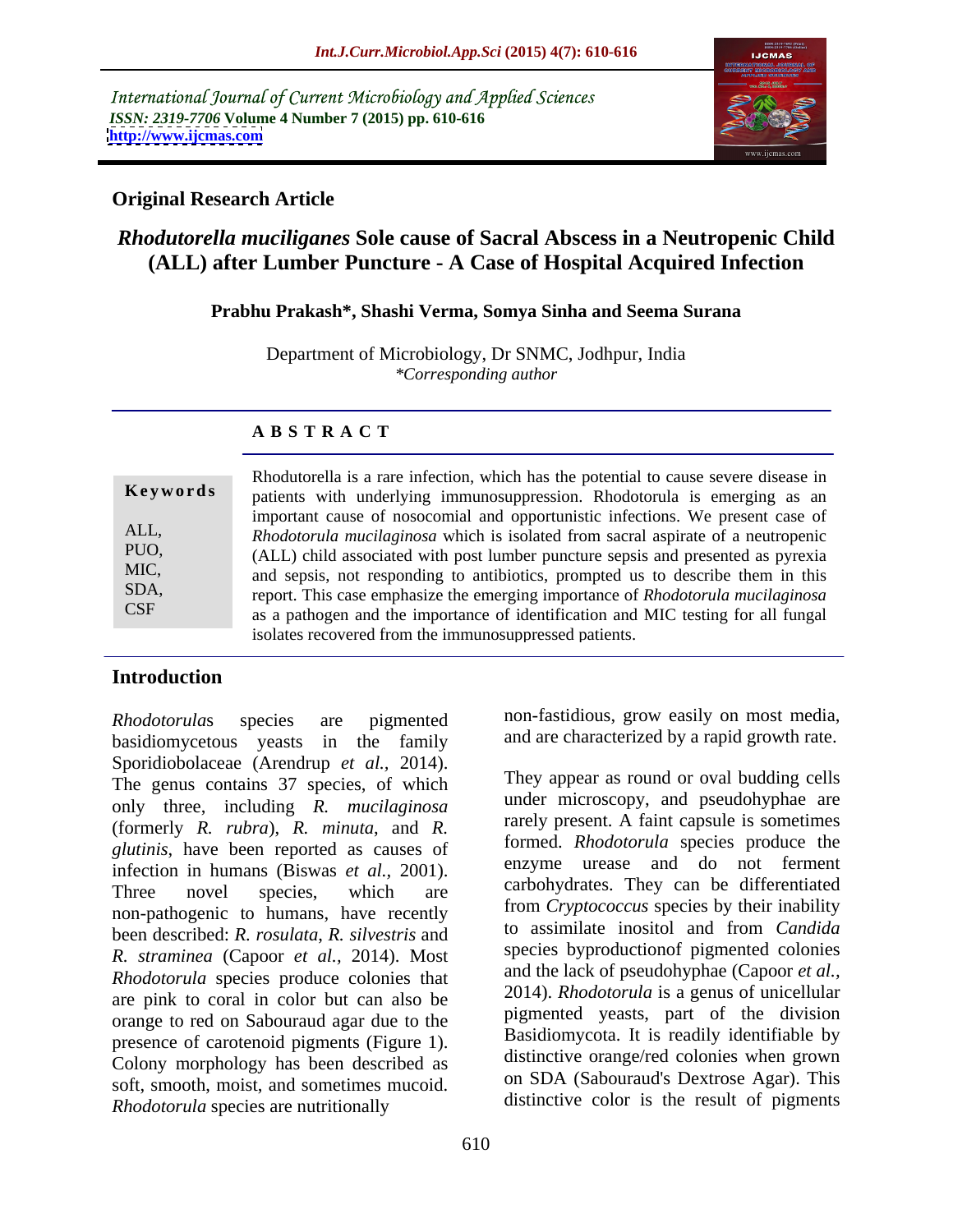damaging to the cell. Pathology-Only clinical history pancytopenia under *Rhodotorula mucilaginosa*, *R. glutinis*, and *R. minuta* have been known to cause disease transfusion. total platelet were in humans. There were no reported cases of 31,000/cumm, DLC - Blast 02%. Neutrophil *Rhodotorula* infections before 1985. There - 00%, Lymphocyte - 90%, Monocyte by removing the catheter and the use of antifungals. *Rhodotorula* is susceptible to amphotericin B and Flucytosine *Rhodotorula* can also cause infections in animals (Chitasombat *et al.,* 2012). There have been reports of skin infections in Tab. Acyclovir along with blood chickens and sea animals and lung infections and otitis in sheep and cattle (Forés *et al.,*

**Case Report:** 3 years, male child presented was increasing in size and cystic in consistency (Fig. 6). On further detailed to Amphotericin-B, Fluconazole, where he was admitted as PUO patient only culture). Confirmation of yeast as from and sent for culture by Bactac system. Inegative & assimilation of Maltose, sucrose, In other investigation patient had Hb -4.5,<br>
Pletelet - 42 thousand WBC -  $3.25 \times 10^3$  Bone<br>
rafinose was positive and assimilation was Pletelet - 42 thousand, WBC -  $3.25 \times 10^3$  Bone rafinose was positive and assimilation was

that the yeast creates to block out certain marrow aspirate showed --Morphologically wavelengths of light that would otherwise be acute lymphoblastic leukemia, significant were however forty-three reported cases of 08%. On Microscopic examination showed *Rhodotorula* bloodstream infections (BSIs) hypercellular, mild interstitial infiltrates, between 1960 and 2000 (Chitasombat *et al.,* errythroid were adequate with normal 2012). *Rhodotorula* is most commonly maturation, myeloides were decreased, found in patients who are megakaryocytes were decreased and immunosuppressed and/or are using foreign- hypolobated, reticuline were moderately body technology such as central venous increased bone trabeculae were normal. catheters. *Rhodotorula* is commonly treated Hypercellular marrow with mild interstitial clinical history pancytopenia under investigation received one unit transfusion, total platelet were 31,000/cumm, DLC - Blast 02%. Neutrophil- 00%, Lymphocyte - 90%, Monocyte megakaryocytes were decreased and infiltrates of immature cells. RFT, LFT Normal.

2012). persists despite of all. Sacral fluid was with complaints of intermittent fever 3 Microscopy, KOH examination budding months and sacral swelling since last 1 yeasts were seen, sample was processed for month. Patient had decrease in body weight culture and pigmented fungus grew on SDA and generalized weakness. Sacral swelling & CHROM AGAR medium, antimycotic examination patient admitted that for same Ketconazole. Patient was put on Fluconazole complaints he was taking treatment and was and responded very well as repeat culture hospitalized 2–3 times in different tertiary after 7 days was negative for fungal growth level hospitals. In his previous (no fungus grew on SDA from swab taken hospitalization in tertiary level hospital from sacral aspirate or in BACTAC blood his Lumber Puncture was done and CSF was *Rhodutorella* was done as there was salmon collected along with other routine red color colony on SDA & Chromagar investigations. In that center bone marrow plate, mucoid in consistency, it was urease aspiration and trephine biopsy was also done positive (Figures 2,3,4,5,6) Germ tube test and patient was diagnosed as acute was negative, no capsule was demonstrated lymphatic leukemia from fluid was aspirated in Indian Ink stain, sugar fermentation was Serum LDH was 783. Patient was given inj. Linazolid, Inj. Azetranam,Inj, Ceftazedine, Tab. Acyclovir along with blood transfusion. There was no improvement in clinical condition of patient and fever aspirated from sacral abscess and sent for culture by Bactac system. In direct sensitivity test was done and it was sensitive to Amphotericin-B, Fluconazole, culture). Confirmation of yeast as negative & assimilation of Maltose, sucrose, trehalose, galactose, cellobiose, xylose,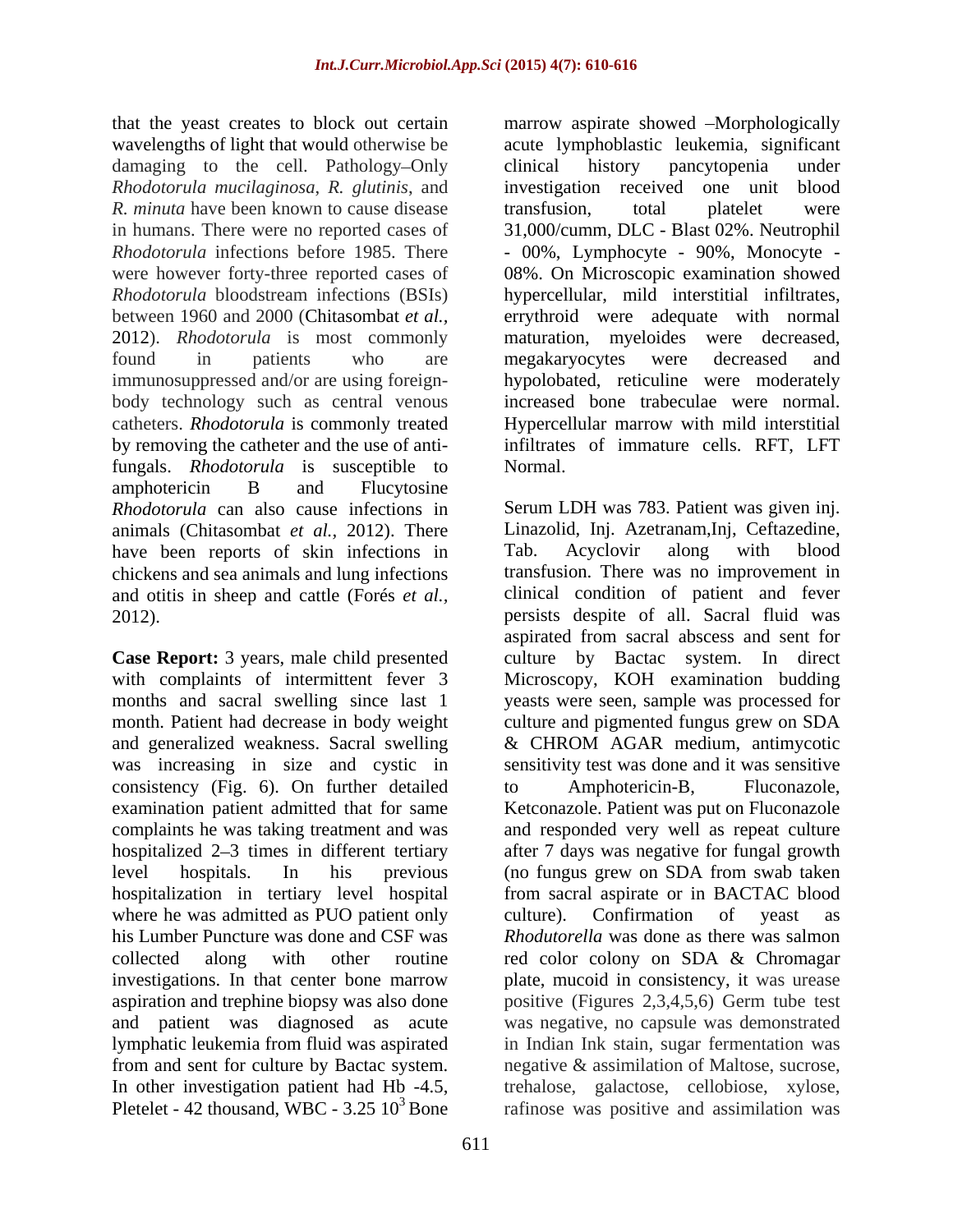negative with lactose, dulcitole, melibiose, Nitrate reduction was negative, urease test decreased hardiness of the temperaturewas positive. In antimycotic sensitivity was sensitive phenotype. One non voriconazole and nystatin. The same status of a status of the status of the status of the status of the status of the status of the status of the status of the status of the status of the status of the status of the status

*Rhodotorula mucilaginosa* have been removal. One patient cleared fungemia with isolated from sputum, urine and blood, either in terminal stages of a debilitating data include previous reports of successful disease such as carcinoma, or at autopsy therapies for *Rhodotorula* BSIs, including from heart blood and from various organs. recovery of neutropenia catheter removal Species of *Rhodotorulla, Torulopsis* and amphotericin B or combinations thereof. many other yeasts have been isolated from The largest reported series of *Rhodotorula* bovine mastitis. Recovery of this organism fungemia demonstrated favorable outcomes from clinical sample is generally of in all patients with either catheter removal or academic interest only because rare amphotericin B treatment. *Rhodotorula* infections caused by this yeast have been species have emerged as human pathogens reported. There have been reports of skin due to immunosuppression and foreign-body infections in chickens and sea animals and lung infections and otitis in sheep and cattle. *Rhodotorula* infections occur among The pathogenesis of infection due to patients with immunosuppression and/or *Rhodotorula* species has not been studied. central venous catheters. *Rhodotorula* As mentioned previously, in almost all cases species have emerged as human pathogens there is underlying immunosuppression due to immunosuppression and foreign-body technology. low pathogenicity of *Rhodotorula* spp. is

Forty-three cases of *Rhodotorula* grow at 37<sup>o</sup>C. bloodstream infections (BSIs) were reported between 1960 and 2000. Risk factors include central venous catheters (CVCs) and epithelioid cells or multinucleated giant cells malignancies Lack of standardization for thereby promoting yeast growth (Espinelsusceptibility testing and a paucity of cases hamper treatment recommendations. A *Rhodotorula* species are able to form standardized method for antifungal biofilms which could play a role in the susceptibility testing of yeasts (*Candida* and pathogenesis of infections caused by these *Cryptococcus* species) has been defined by the NCCLS (NCCLS, 1997; Espinel-Ingroff, reliably tested by this protocol. Treatment of *Rhodotorula* infection involved the removal association in an analyzing in the removal association in an agent demonstrating an elevated MIC could when all routine investigations were

positive with ampho-B, fluconazole, immunocompromised patient had clinical be attributed to catheter removal alone or to decreased hardiness of the temperature-sensitive phenotype. One non failure with fluconazole but cleared fungemia with amphotericin B and catheter two doses of amphotericin B alone. Clinical technology.

> and/or the presence of a foreign body. The probably related to its reduced ability to grow at  $37^{\circ}$ C.

Immunocompromised individuals form few Ingroff, 1998). It has been demonstrated that species (Barry *et al.,* 2000).

1998; Barry *et al.,* 2000). *Rhodotorula* According to one study, *R.minuta* and *R.*  species, like *Cryptococcus* species, are *mucilaginosa* are able to produce more hetero basidiomycetes and thus might be biofilm than *R. glutinis*. It can be speculated of CVCs and, generally, 14 days of immunocompromised host. In present case amphotericin B or fluconazole therapy. But diagnosis of PUO was not confirmed and successful treatment with an antifungal patient took consultation from 3 to 4 centers, that invasive infections are associated with nosocomial association in an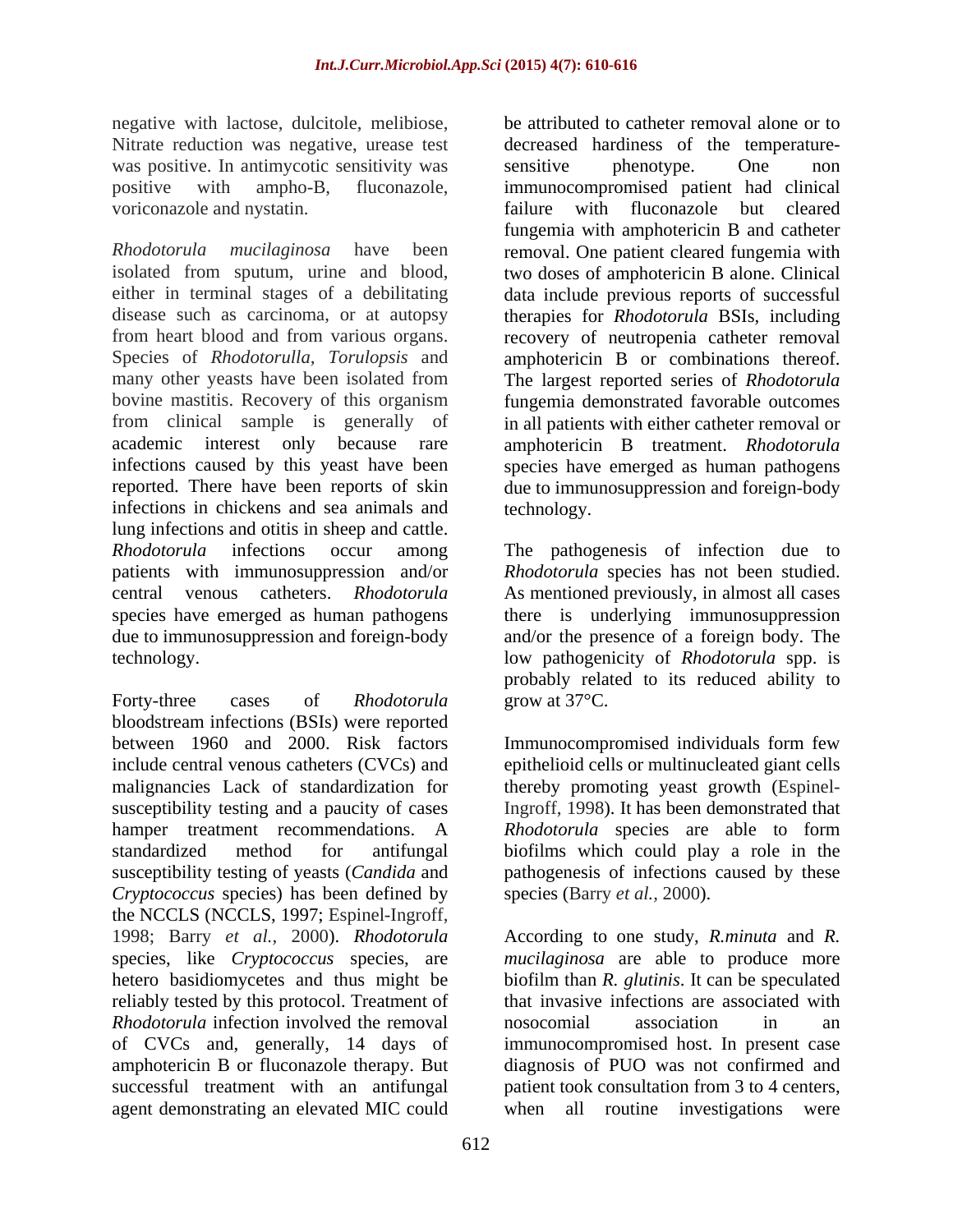negative lumber puncture was done and CSF intravascular and intraperitoneal catheters, tape was done but with no conclusion. and sterility should be maintained during the Ultimately bone marrow aspiration and long term maintenance of these and other trephine biopsy was done and patient was diagnosed as acute lymphatic leukemia. Patient was discharged and again after 15 days patient developed sacral swelling with

Patient was rehospitalised along with all routine investigation, digital X ray of spine rarity of these infections, specific was done keeping osteomyelitis in prophylaxis is not recommended. There are differential diagnosis. Sacral aspirate was no data to suggest that antifungal agents cultured from which *R. muciliganes* was used for prophylaxis in other situations (e.g., isolated and patient responded to antifungal after bone marrow transplantation) are

As patient was neutropenic at time of have been reported in patients receiving lumber puncture, with Hb-4.5 gms % only with pancytopenia and most probably R. muciliganes opportunistic infection took place might be by absence of aseptic precaution either through skin or from lumber puncture needle as nosocomial do not require any specific infection control

Before culture report various antibiotics afebrile after instituting antifungal treatment Rhodotorula spp (Braun and Kaufmann, and now patient is on chemotherapy for 1999). In the absence of specific data, ALL.

# **General prophylaxis**

removed as soon as they are no longer vitro activity and reports of successful use. needed. Great care should be taken to maintain sterility when inserting

and sterility should be maintained during the long term maintenance of these and other devices (Braun and Kaufmann, 1999).

# **Antifungal prophylaxis**

pyrexia. There are no studies to date evaluating fluconazole treatment. effective in the prevention of *Rhodotorula* antifungal prophylaxis for prevention of *Rhodotorula* species infections. Given the rarity of these infections, specific species infection. Breakthrough infections azoles or echinocandin prophylaxis

### **Infection control**

infection. precautions. The organisms are common in were administered to patient (Inj. Linazolid, strains. There is no evidence of human to Inj.Azetranam, Inj.Ceftazedine & Tab. human transmission of *Rhodotorula* species. Acyclovir) but there was no improvement in However, health care workers' hands (as clinical condition of patient. Patient become well as any rings) can be contaminated with **Prophylaxis Prophylaxis Exercise 2.1 and** *Prophylaxis* **Cleansing and preparation prior to invasive** Patients infected with *Rhodotorula* species the environment and are likely acquired through colonization with environmental *Rhodotorula* spp (Braun and Kaufmann, 1999). In the absence of specific data, standard infection controlprecautions, including hand washing and proper skin procedures should be emphasized.

As with other opportunistic infections, an uncommon but are observed in hosts with important aspect of prevention of CVCs and/or immunosuppressant. *Rhodotorula* species infections is to Antifungal preparations, in addition to minimize associated risk factors. CVCs catheter removal, are acceptable therapies should be used judiciously and should be for *Rhodotorula* infection, with excellent in Infections from *Rhodotorula* species are CVCs and/or immunosuppressant.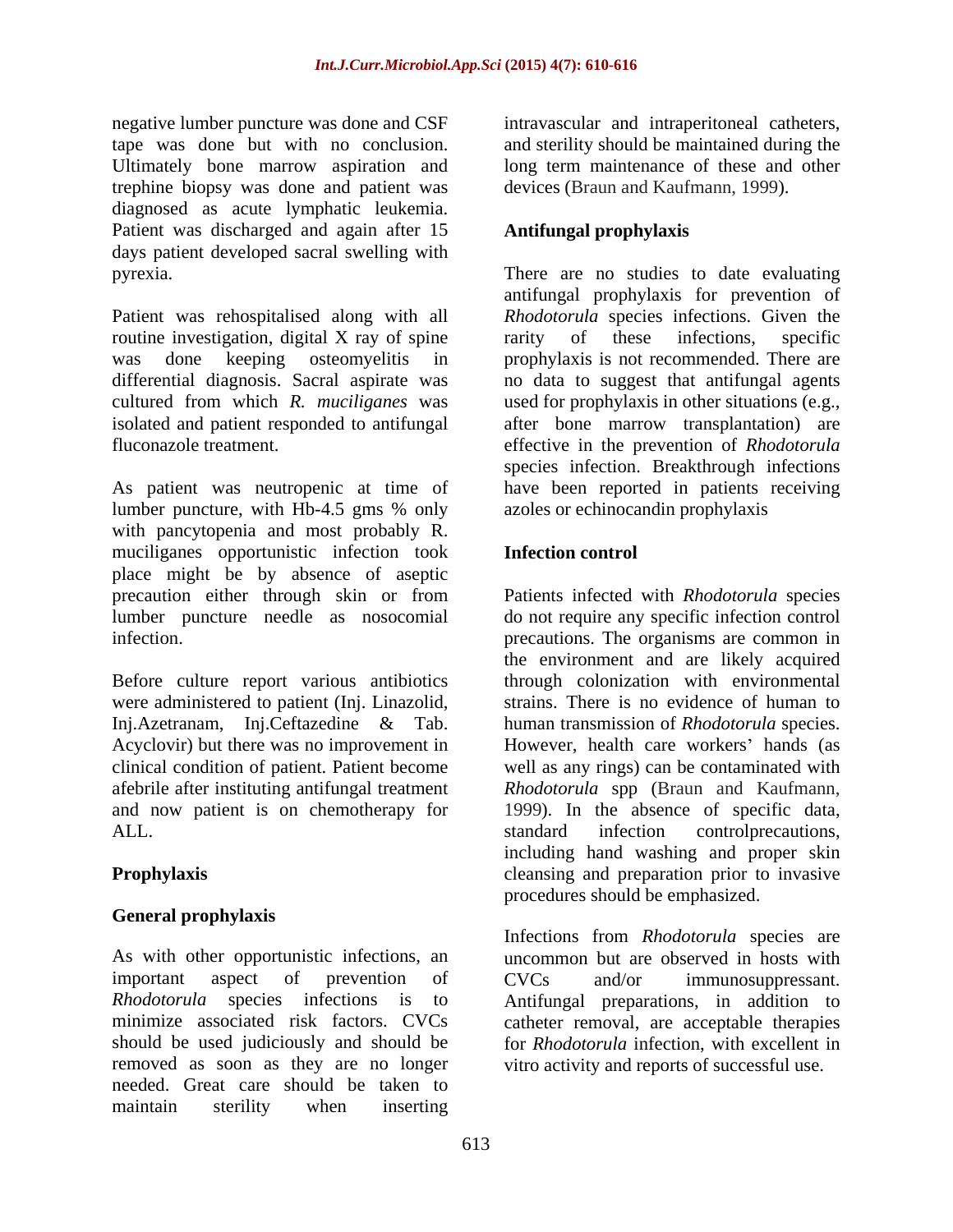Flucytosine possesses excellent activity in wide spectrum of activity against Further studies are needed to determine the role of extended-spectrum azoles, given the

vitro. Based on our in vitro data, narrow *Rhodotorula* species. Echinocandins should spectrum azoles are not appropriate therapy. not be considered appropriate therapy for wide spectrum of activity against *Rhodotorula* species.

**Fig.1** 10% KOH – direct examination of aspirate showing bodding yeast



**Fig.2** Antimycotic sensitivity testing



**Fig.3** Gram's Staining-100X

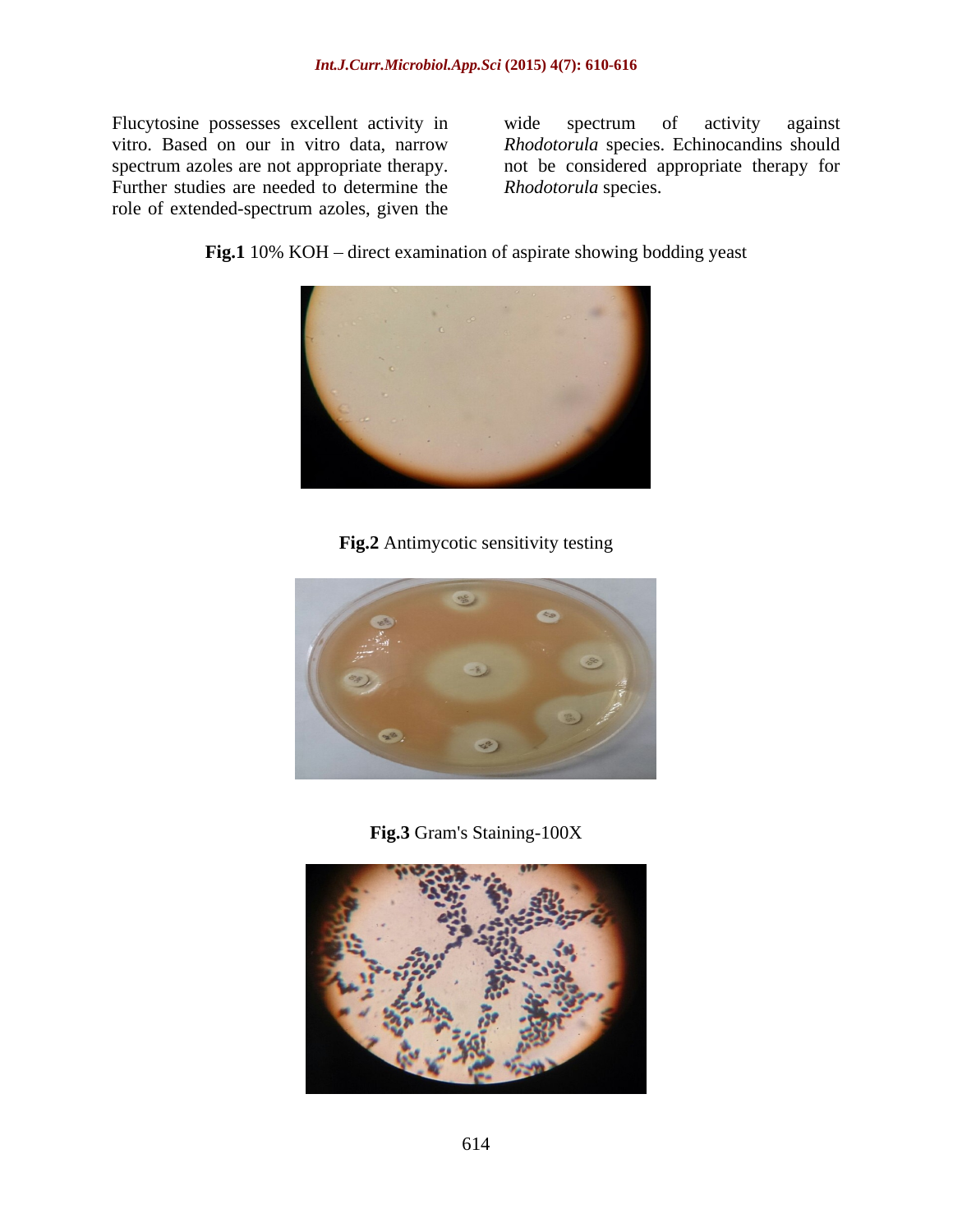#### *Int.J.Curr.Microbiol.App.Sci* **(2015) 4(7): 610-616**



Fig.4 10% KOH – direct examination of aspirate showing bodding yeast

**Fig.5 (a)** Urease test positive; **(b)** salmon colored pigmented colonies on SDA & Chromagar



**(a)** Urease test positive

**(b)** Salmon colored pigmented colonies on SDA